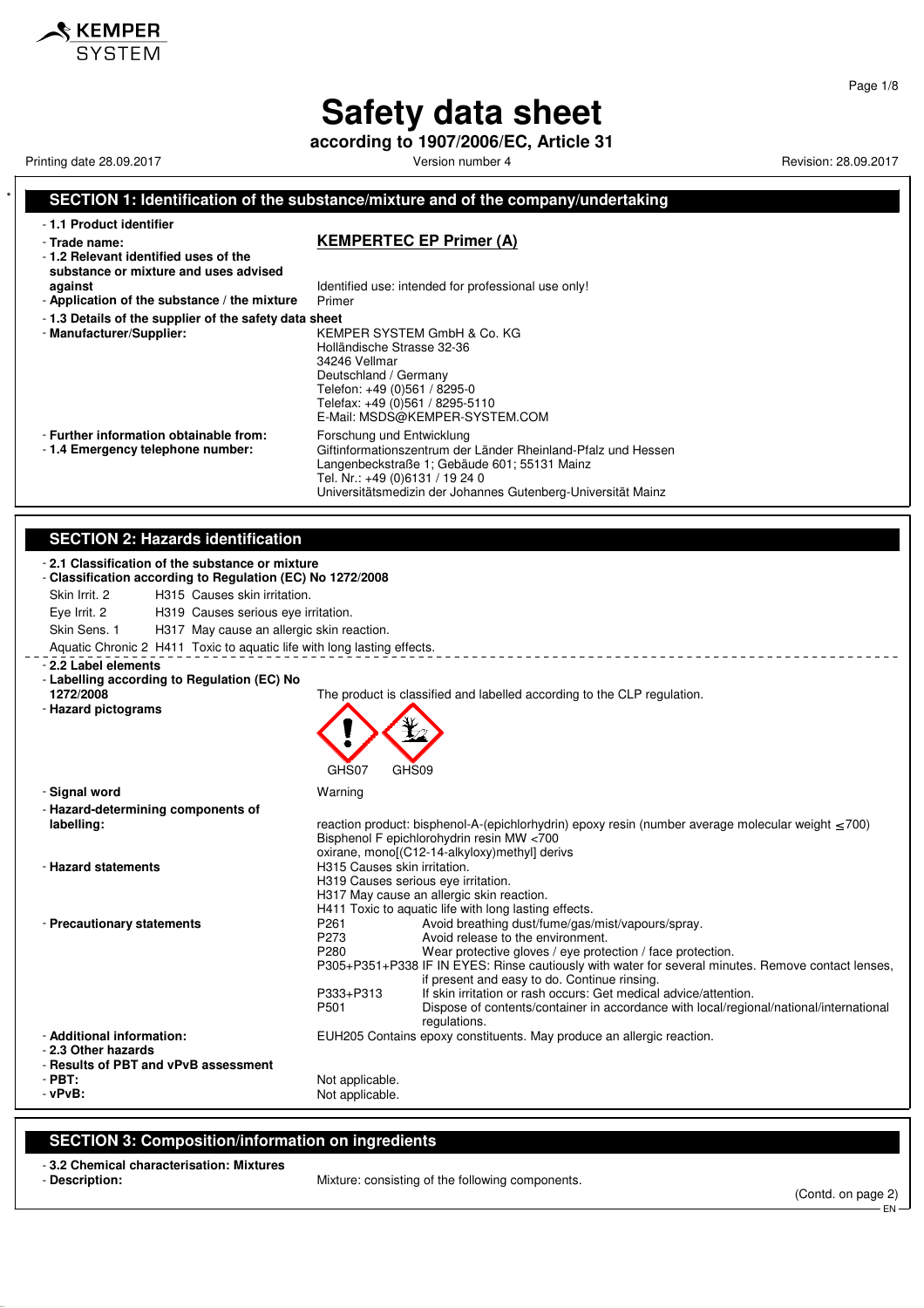

Page 2/8

## **Safety data sheet**

**according to 1907/2006/EC, Article 31**

Printing date 28.09.2017 **Version number 4** Version number 4 Revision: 28.09.2017

**Trade name: KEMPERTEC EP Primer (A)**

|                                                                                                 |                                                                                                                                                                                                  | (Contd. of page 1) |
|-------------------------------------------------------------------------------------------------|--------------------------------------------------------------------------------------------------------------------------------------------------------------------------------------------------|--------------------|
| - Dangerous components:                                                                         |                                                                                                                                                                                                  |                    |
| CAS: 25068-38-6<br>NLP: 500-033-5<br>Index number: 603-074-00-8<br>Reg.nr.: 01-2119456619-26    | reaction product: bisphenol-A-(epichlorhydrin) epoxy resin (number average molecular weight $\leq$ 700)<br>Aquatic Chronic 2, H411; Skin Irrit. 2, H315; Eye Irrit. 2, H319; Skin Sens. 1B, H317 | 25-50%             |
| CAS: 9003-36-5<br>NLP: 500-006-8<br>Reg.nr.: 01-2119454392-40                                   | Bisphenol F epichlorohydrin resin MW <700<br>Aquatic Chronic 2, H411; Skin Irrit. 2, H315; Skin Sens. 1, H317                                                                                    | 25-50%             |
| CAS: 68609-97-2<br>EINECS: 271-846-8<br>Index number: 603-103-00-4<br>Reg.nr.: 01-2119485289-22 | oxirane, mono[(C12-14-alkyloxy)methyl] derivs<br>Skin Irrit. 2, H315; Skin Sens. 1, H317                                                                                                         | 12.5-25%           |
| - Additional information:                                                                       | For the wording of the listed hazard phrases refer to section 16.                                                                                                                                |                    |

### **SECTION 4: First aid measures**

| -4.1 Description of first aid measures    |                                                                                                         |
|-------------------------------------------|---------------------------------------------------------------------------------------------------------|
| - General information:                    | Immediately remove any clothing soiled by the product.                                                  |
|                                           | Symptoms of poisoning may even occur after several hours; therefore medical observation for at least 48 |
|                                           | hours after the accident.                                                                               |
|                                           | Do not leave affected persons unattended.                                                               |
|                                           | Personal protection for the First Aider.                                                                |
|                                           | Take affected persons out of danger area and lay down.                                                  |
| - After inhalation:                       | In case of unconsciousness place patient stably in side position for transportation.                    |
|                                           | Supply fresh air; consult doctor in case of complaints.                                                 |
| - After skin contact:                     | Immediately wash with water and soap and rinse thoroughly.                                              |
|                                           | Seek medical treatment in case of complaints.                                                           |
| - After eye contact:                      | Rinse opened eye for several minutes under running water. If symptoms persist, consult a doctor.        |
|                                           | Protect unharmed eye.                                                                                   |
| - After swallowing:                       | If symptoms persist consult doctor.                                                                     |
| -4.2 Most important symptoms and effects, |                                                                                                         |
| both acute and delayed                    | No further relevant information available.                                                              |
| -4.3 Indication of any immediate medical  |                                                                                                         |
| attention and special treatment needed    | No further relevant information available.                                                              |

| <b>SECTION 5: Firefighting measures</b>                                                       |                                                                                                      |
|-----------------------------------------------------------------------------------------------|------------------------------------------------------------------------------------------------------|
| -5.1 Extinguishing media                                                                      | CO2, powder or water spray. Fight larger fires with water spray or alcohol resistant foam.           |
| - Suitable extinguishing agents:                                                              | Use fire extinguishing methods suitable to surrounding conditions.                                   |
| -5.2 Special hazards arising from the<br>substance or mixture<br>-5.3 Advice for firefighters | No further relevant information available.                                                           |
| - Protective equipment:                                                                       | Do not inhale explosion gases or combustion gases.                                                   |
| - Additional information                                                                      | Dispose of fire debris and contaminated fire fighting water in accordance with official regulations. |

## **SECTION 6: Accidental release measures**

| -6.1 Personal precautions, protective<br>equipment and emergency procedures | Ensure adequate ventilation                                                                                                                    |            |
|-----------------------------------------------------------------------------|------------------------------------------------------------------------------------------------------------------------------------------------|------------|
|                                                                             | Wear protective equipment. Keep unprotected persons away.<br>Avoid contact with skin and eyes                                                  |            |
| - 6.2 Environmental precautions:                                            | Inform respective authorities in case of seepage into water course or sewage system.<br>Do not allow to enter sewers/ surface or ground water. |            |
|                                                                             | Prevent from spreading (e.g. by damming-in or oil barriers).                                                                                   |            |
| -6.3 Methods and material for containment                                   |                                                                                                                                                |            |
| and cleaning up:                                                            | Ensure adequate ventilation.                                                                                                                   |            |
|                                                                             | Absorb with liquid-binding material (sand, diatomite, acid binders, universal binders, sawdust).                                               |            |
|                                                                             | Dispose contaminated material as waste according to item 13.                                                                                   |            |
| -6.4 Reference to other sections                                            | See Section 7 for information on safe handling.                                                                                                |            |
|                                                                             | See Section 8 for information on personal protection equipment.                                                                                |            |
|                                                                             | See Section 13 for disposal information.                                                                                                       |            |
|                                                                             |                                                                                                                                                | <b>CAL</b> |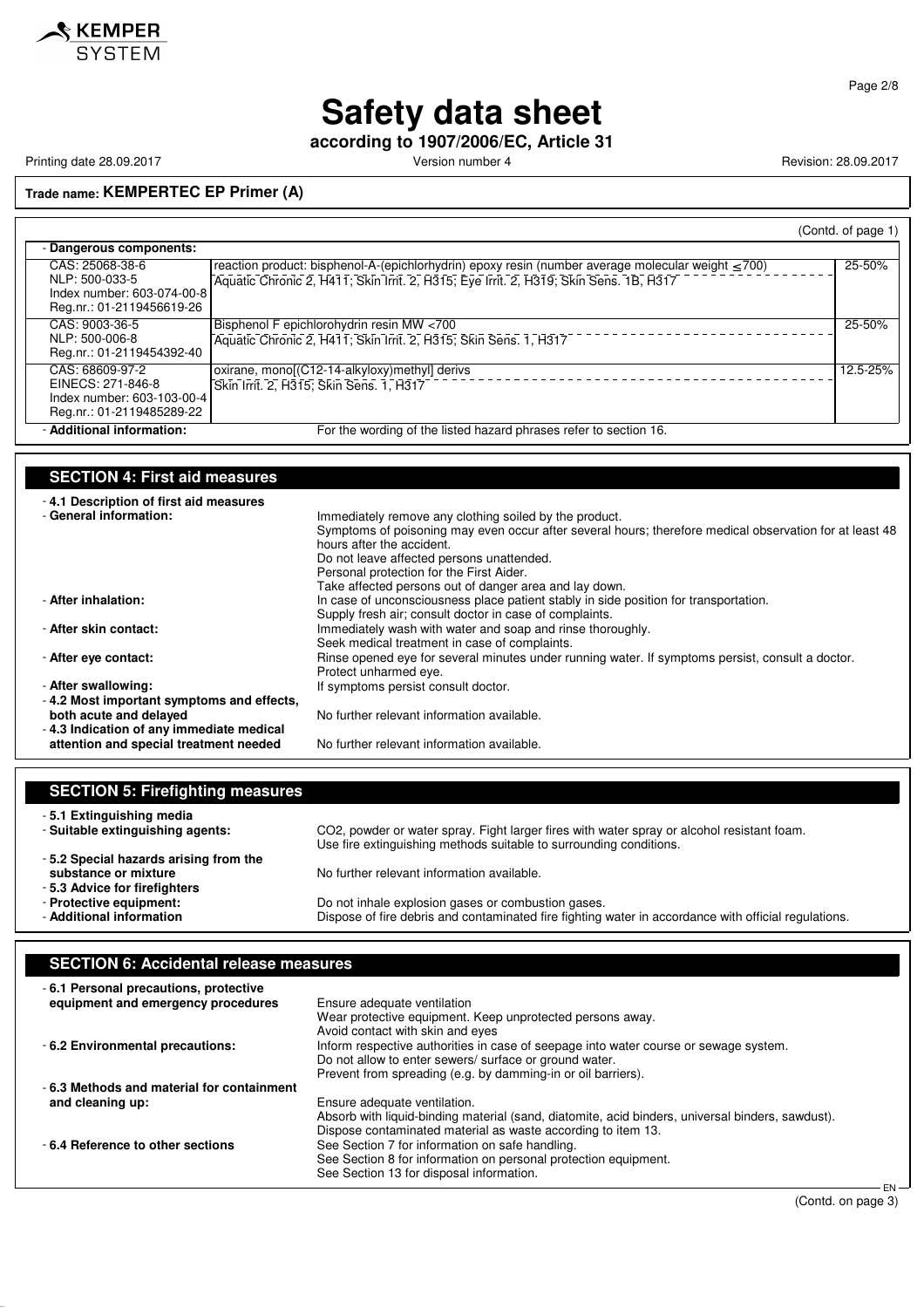

**according to 1907/2006/EC, Article 31**

Printing date 28.09.2017 **Version number 4** Version number 4 Revision: 28.09.2017

**Trade name: KEMPERTEC EP Primer (A)**

(Contd. of page 2)

| <b>SECTION 7: Handling and storage</b>                                    |                                                                                                                                                   |
|---------------------------------------------------------------------------|---------------------------------------------------------------------------------------------------------------------------------------------------|
| - 7.1 Precautions for safe handling                                       | Ensure good ventilation/exhaustion at the workplace.<br>Store in cool, dry place in tightly closed receptacles.<br>Prevent formation of aerosols. |
| - Information about fire - and explosion                                  |                                                                                                                                                   |
| protection:                                                               | No special measures required.                                                                                                                     |
| - 7.2 Conditions for safe storage, including any incompatibilities        |                                                                                                                                                   |
| - Storage:                                                                |                                                                                                                                                   |
| - Requirements to be met by storerooms and                                |                                                                                                                                                   |
| receptacles:                                                              | Store only in the original receptacle.                                                                                                            |
| - Information about storage in one common                                 |                                                                                                                                                   |
| storage facility:                                                         | Store away from foodstuffs.                                                                                                                       |
| - Further information about storage                                       |                                                                                                                                                   |
| conditions:                                                               | Protect from frost.                                                                                                                               |
|                                                                           | Store in dry conditions.                                                                                                                          |
|                                                                           | Recommended storage temperature: 10-30 °C                                                                                                         |
|                                                                           | Keep container tightly sealed.                                                                                                                    |
| - Storage class:                                                          | 10                                                                                                                                                |
| - 7.3 Specific end use(s)                                                 | No further relevant information available.                                                                                                        |
|                                                                           |                                                                                                                                                   |
|                                                                           |                                                                                                                                                   |
| <b>SECTION 8: Exposure controls/personal protection</b>                   |                                                                                                                                                   |
| - Additional information about design of                                  |                                                                                                                                                   |
| technical facilities:                                                     | No further data; see item 7.                                                                                                                      |
| - 8.1 Control parameters                                                  |                                                                                                                                                   |
| - Ingredients with limit values that require monitoring at the workplace: |                                                                                                                                                   |
| - Additional information:                                                 | The lists valid during the making were used as basis.                                                                                             |
|                                                                           |                                                                                                                                                   |
| - 8.2 Exposure controls                                                   |                                                                                                                                                   |
| - Personal protective equipment:                                          |                                                                                                                                                   |
| - General protective and hygienic measures:                               | The usual precautionary measures are to be adhered to when handling chemicals.<br>Keep away from foodstuffs, beverages and feed.                  |
|                                                                           | Immediately remove all soiled and contaminated clothing                                                                                           |
|                                                                           | Wash hands before breaks and at the end of work.                                                                                                  |
|                                                                           | Avoid contact with the eyes and skin.                                                                                                             |
| - Respiratory protection:                                                 | When used properly and under normal conditions, breathing protection is not required.                                                             |
|                                                                           | Use suitable respiratory protective device in case of insufficient ventilation.                                                                   |
|                                                                           | Filter A/P2                                                                                                                                       |
|                                                                           | Respiratory protection - Gas filters and combination filters according to EN 141                                                                  |
| - Protection of hands:                                                    |                                                                                                                                                   |
|                                                                           | Protective gloves                                                                                                                                 |
|                                                                           | Check protective gloves prior to each use for their proper condition.                                                                             |
|                                                                           | Only use chemical-protective gloves with CE-labelling of category III.                                                                            |
|                                                                           | The glove material has to be impermeable and resistant to the product the substance the                                                           |
|                                                                           | preparation.                                                                                                                                      |
|                                                                           | Selection of the glove material on consideration of the penetration times, rates of diffusion                                                     |
|                                                                           | and the degradation                                                                                                                               |
|                                                                           | After use of gloves apply skin-cleaning agents and skin cosmetics.                                                                                |
| - Material of gloves                                                      | Recommended materials:                                                                                                                            |
|                                                                           | Butyl rubber, BR                                                                                                                                  |
|                                                                           | Recommended thickness of the material: $\geq 0.5$ mm                                                                                              |

- **Penetration time of glove material** The determined penetration times according to EN 374 part III are not performed under practical

- **As protection from splashes gloves made of** the following materials are suitable: Nitrile rubber, NBR

- **Eye protection:**

Penetration time (min.): <10

recommended.

Tightly sealed goggles

Recommended thickness of the material:  $\geq 0.1$  mm

quality and varies from manufacturer to manufacturer.

Protective goggles and facial protection - Classification according to EN 166

The selection of the suitable gloves does not only depend on the material, but also on further marks of

conditions. Therefore a maximum wearing time, which corresponds to 50% of the penetration time, is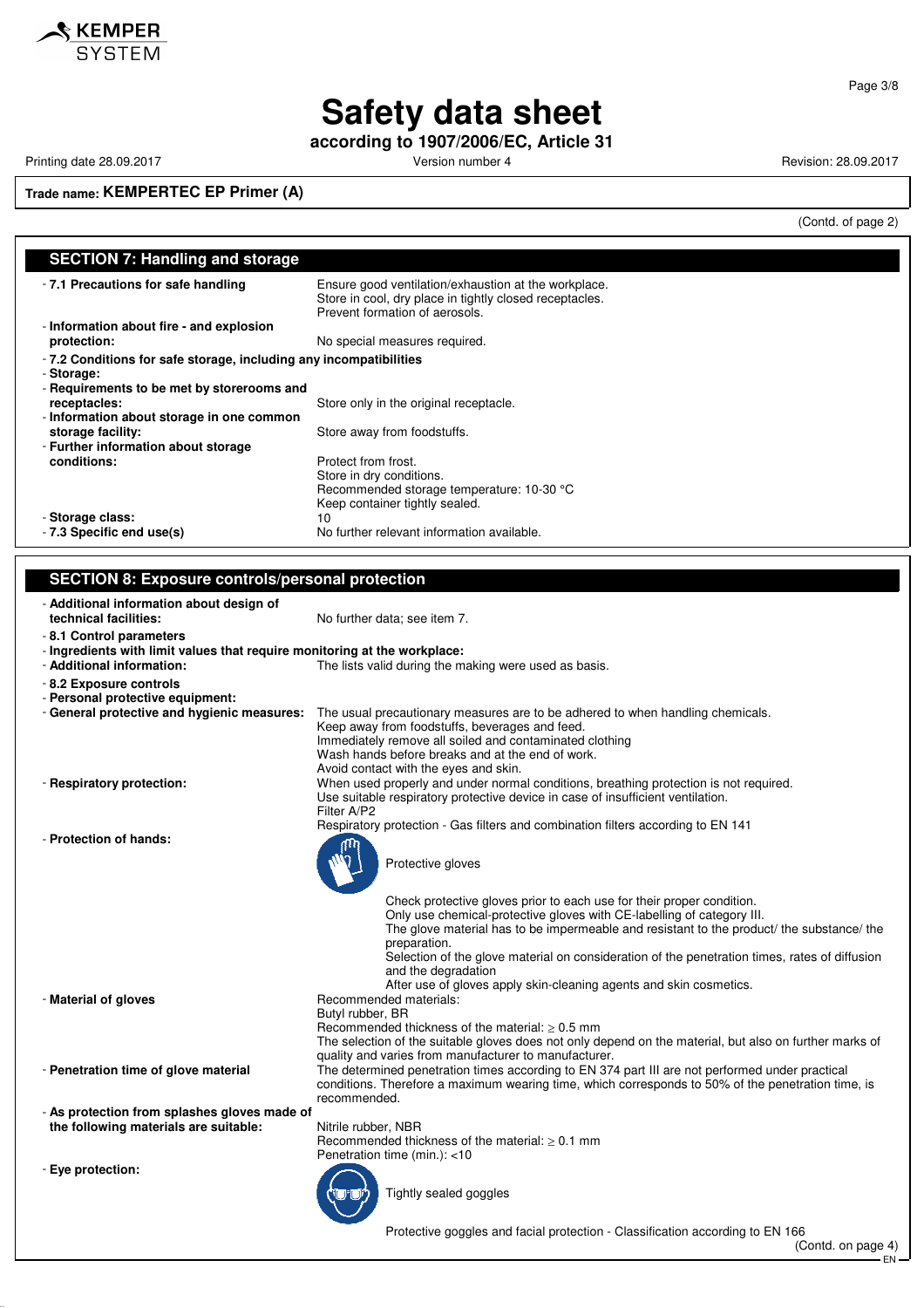

Page 4/8

# **Safety data sheet**

**according to 1907/2006/EC, Article 31**

Printing date 28.09.2017 **Version number 4** Version number 4 Revision: 28.09.2017

(Contd. of page 3)

**Trade name: KEMPERTEC EP Primer (A)**

- **Body protection:** Protective work clothing

Impervious protective clothing

| <b>SECTION 9: Physical and chemical properties</b>                                                     |                                                |  |
|--------------------------------------------------------------------------------------------------------|------------------------------------------------|--|
| 9.1 Information on basic physical and chemical properties<br><b>General Information</b><br>Appearance: |                                                |  |
| Form:                                                                                                  | Fluid                                          |  |
| Colour:<br>Odour:                                                                                      | According to product specification<br>Aromatic |  |
| <b>Odour threshold:</b>                                                                                | Not determined.                                |  |
| pH-value:                                                                                              | Not determined.                                |  |
| Change in condition                                                                                    |                                                |  |
| Melting point/freezing point:<br>Initial boiling point and boiling range:                              | Undetermined.<br>$>200^{\circ}$ C              |  |
| Flash point:                                                                                           | $>100^{\circ}$ C                               |  |
| Flammability (solid, gas):                                                                             | Not applicable.                                |  |
| Ignition temperature:                                                                                  | 300 °C                                         |  |
| Decomposition temperature:                                                                             | Not determined.                                |  |
| Auto-ignition temperature:                                                                             | Product is not selfigniting.                   |  |
| <b>Explosive properties:</b>                                                                           | Product does not present an explosion hazard.  |  |
| <b>Explosion limits:</b><br>Lower:                                                                     | Not determined.                                |  |
| Upper:                                                                                                 | Not determined.                                |  |
| Density at 20°C:                                                                                       | 1.13q/cm <sup>3</sup>                          |  |
| <b>Relative density</b>                                                                                | Not determined.                                |  |
| Vapour density<br><b>Evaporation rate</b>                                                              | Not determined.<br>Not determined.             |  |
| Solubility in / Miscibility with                                                                       |                                                |  |
| water:                                                                                                 | Not miscible or difficult to mix.              |  |
| Partition coefficient: n-octanol/water:                                                                | Not determined.                                |  |
| - Viscosity:                                                                                           |                                                |  |
| Dynamic at 20°C:                                                                                       | 900mPas                                        |  |
| Kinematic:                                                                                             | Not determined.                                |  |
| Solvent content:                                                                                       |                                                |  |
| VOC (EC)                                                                                               | 1.08%                                          |  |
| 9.2 Other information                                                                                  | No further relevant information available.     |  |

### **SECTION 10: Stability and reactivity**

- 
- **10.2 Chemical stability**
- **Thermal decomposition / conditions to be**
- **10.1 Reactivity** No further relevant information available.
- 

- **10.3 Possibility of hazardous reactions**<br>- 10.4 Conditions to avoid

- 
- **avoided:** No decomposition if used according to specifications.<br>**10.3 Possibility of hazardous reactions** No dangerous reactions known.
	-
	-
- **10.4 Conditions to avoid**<br> **10.5 Incompatible materials:** No further relevant information available.<br>
No further relevant information available. - **10.5 Incompatible materials:** No further relevant information available. No dangerous decomposition products known.
- 

### **SECTION 11: Toxicological information**

- **11.1 Information on toxicological effects**
- 

Based on available data, the classification criteria are not met.

(Contd. on page 5) EN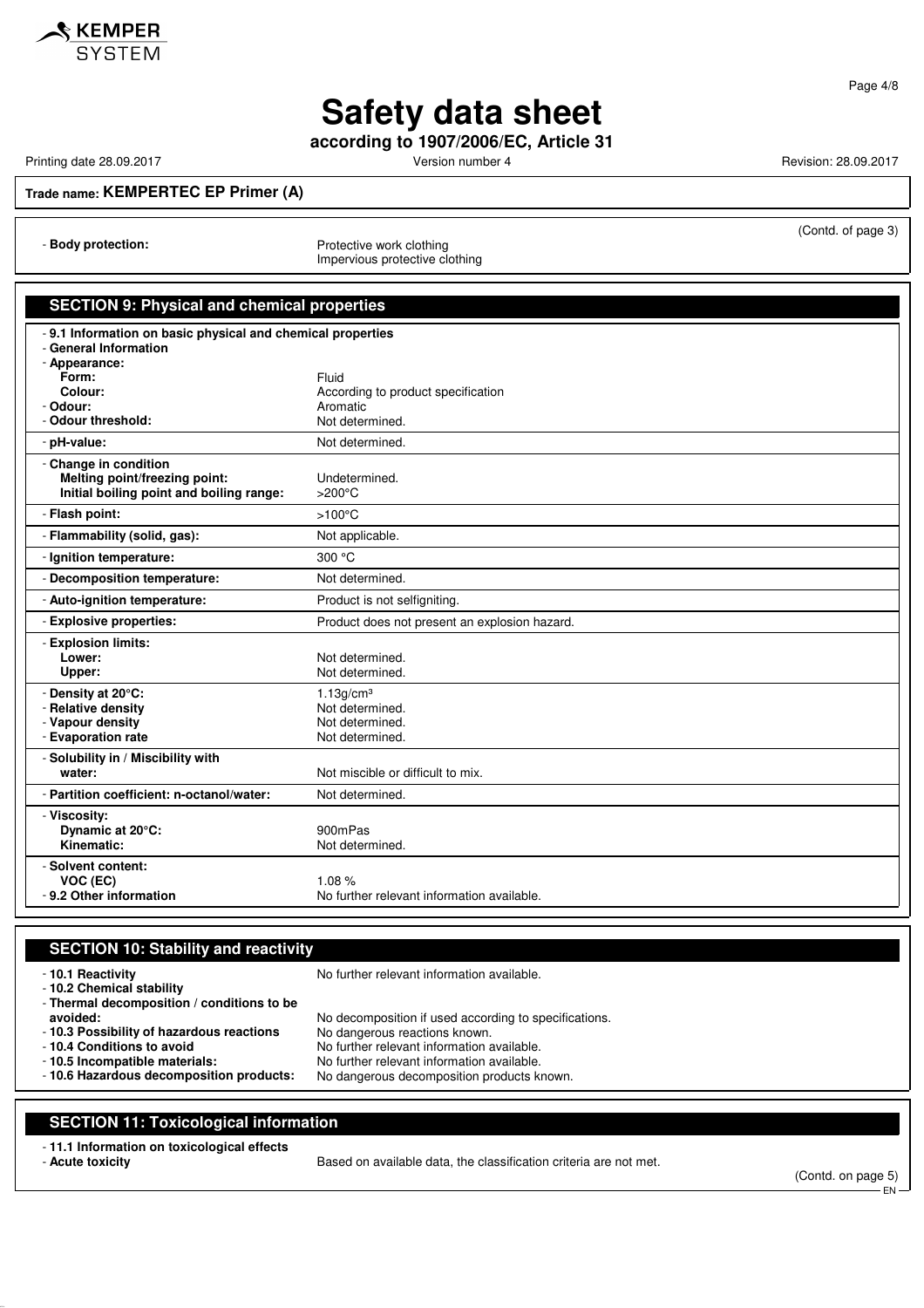

**according to 1907/2006/EC, Article 31**

Printing date 28.09.2017 **Version number 4 Version number 4** Revision: 28.09.2017

**Trade name: KEMPERTEC EP Primer (A)**

|                                                                           |                                                                                                                    | (Contd. of page 4)                                                |  |
|---------------------------------------------------------------------------|--------------------------------------------------------------------------------------------------------------------|-------------------------------------------------------------------|--|
|                                                                           | - LD/LC50 values relevant for classification:                                                                      |                                                                   |  |
|                                                                           | 25068-38-6 reaction product: bisphenol-A-(epichlorhydrin) epoxy resin (number average molecular weight $\leq$ 700) |                                                                   |  |
| Oral                                                                      | LD50 11,400 mg/kg (rat)                                                                                            |                                                                   |  |
| Dermal                                                                    | LD50 $ >2,000$ mg/kg (rabbit)                                                                                      |                                                                   |  |
|                                                                           | Inhalative $ LCLo 1 mg/l$ (rat)                                                                                    |                                                                   |  |
| 9003-36-5 Bisphenol F epichlorohydrin resin MW <700                       |                                                                                                                    |                                                                   |  |
| Oral                                                                      | LD50 23,800 mg/kg (rat)                                                                                            |                                                                   |  |
| Dermal                                                                    | LD50 $ >2,000$ mg/kg (rabbit)                                                                                      |                                                                   |  |
| 68609-97-2 oxirane, mono[(C12-14-alkyloxy)methyl] derivs                  |                                                                                                                    |                                                                   |  |
| Oral                                                                      | LD50 19,200 mg/kg (rat)                                                                                            |                                                                   |  |
| Dermal                                                                    | LD50 $ >4,500$ mg/kg (rabbit)                                                                                      |                                                                   |  |
|                                                                           | - Primary irritant effect:                                                                                         |                                                                   |  |
|                                                                           | - Skin corrosion/irritation                                                                                        | Causes skin irritation.                                           |  |
|                                                                           | - Serious eye damage/irritation                                                                                    | Causes serious eye irritation.                                    |  |
|                                                                           | - Respiratory or skin sensitisation                                                                                | May cause an allergic skin reaction.                              |  |
| - CMR effects (carcinogenity, mutagenicity and toxicity for reproduction) |                                                                                                                    |                                                                   |  |
|                                                                           | - Germ cell mutagenicity                                                                                           | Based on available data, the classification criteria are not met. |  |
| - Carcinogenicity                                                         |                                                                                                                    | Based on available data, the classification criteria are not met. |  |
|                                                                           | - Reproductive toxicity                                                                                            | Based on available data, the classification criteria are not met. |  |
|                                                                           | - STOT-single exposure                                                                                             | Based on available data, the classification criteria are not met. |  |
|                                                                           | - STOT-repeated exposure                                                                                           | Based on available data, the classification criteria are not met. |  |
| - Aspiration hazard                                                       |                                                                                                                    | Based on available data, the classification criteria are not met. |  |

#### **SECTION 12: Ecological information**

- **12.1 Toxicity** - **Aquatic toxicity: 25068-38-6 reaction product: bisphenol-A-(epichlorhydrin) epoxy resin (number average molecular weight** ≤ **700)** IC50 >42.6 mg/l (Bakterien) (18h) LC50/96 h 1.5 mg/l (fish) (OECD 203 (96 hr)) 1.5 mg/l (Oncorhynchus mykiss (Regenbogenforelle)) EC50 (24) 3.6 mg/l (dpa) EC50 1.8 mg/l (Daphnia magna) (48h) EC50 9.4 mg/l (ALGAE) (EPA CFR (72 hr)) 1.7 mg/l (daphnia) (OECD 202 (48 hr)) 11 mg/l (Selenastrum capricornutum) (72h) NOEC | 0.3 mg/l (Daphnia magna) (21d) MATC | 0.55 mg/l (Daphnia magna) (21d) **9003-36-5 Bisphenol F epichlorohydrin resin MW <700** LC50/96 h >100 mg/l (fish) **68609-97-2 oxirane, mono[(C12-14-alkyloxy)methyl] derivs** EbC50 843 mg/l (Pseudokirchneriella subcapitata) LC50/96 h 1,800 mg/l (LEPOMUS MACROCHIRUS) >5,000 mg/l (Oncorhynchus mykiss (Regenbogenforelle)) NOEC 500 mg/l (Pseudokirchneriella subcapitata) (NOEC (72 hr)) - **12.2 Persistence and degradability** No further relevant information available. - **12.3 Bioaccumulative potential** No further relevant information available.<br>- **12.4 Mobility in soil** No further relevant information available. No further relevant information available. - **Ecotoxical effects:** - **Remark:** Toxic for fish - **Additional ecological information:** - **General notes:** Water hazard class 2 (German Regulation) (Self-assessment): hazardous for water Do not allow product to reach ground water, water course or sewage system. Danger to drinking water if even small quantities leak into the ground. Also poisonous for fish and plankton in water bodies. Toxic for aquatic organisms - **12.5 Results of PBT and vPvB assessment** - **PBT:**<br>
PV**B:** Not applicable.<br>
Not applicable. Not applicable. (Contd. on page 6)

EN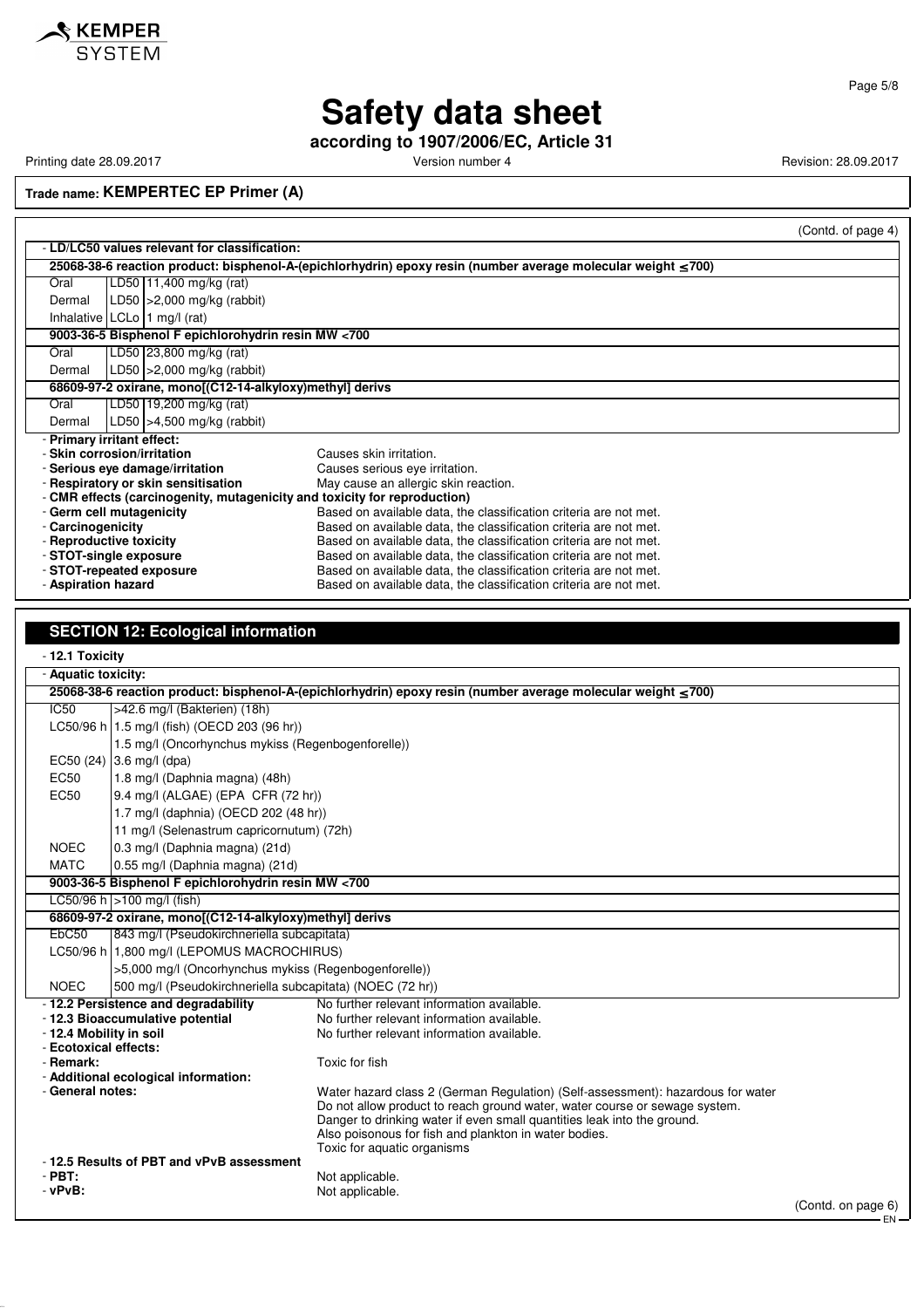

**according to 1907/2006/EC, Article 31**

KEMPER

Printing date 28.09.2017 **Version number 4 Version number 4** Revision: 28.09.2017

Page 6/8

**Trade name: KEMPERTEC EP Primer (A)**

- **12.6 Other adverse effects** No further relevant information available.

#### (Contd. of page 5)

#### **SECTION 13: Disposal considerations**

- **13.1 Waste treatment methods**

Must not be disposed together with household garbage. Do not allow product to reach sewage system. Disposal according to official regulations

- **European waste catalogue**

08 04 10 waste adhesives and sealants other than those mentioned in 08 04 09 08 02 99 wastes not otherwise specified - **Uncleaned packaging:**

- **Recommendation:** Disposal must be made according to official regulations.

### **SECTION 14: Transport information** - **14.1 UN-Number** - **ADR, IMDG, IATA** UN3082 - **14.2 UN proper shipping name** - **ADR** 3082 ENVIRONMENTALLY HAZARDOUS SUBSTANCE, LIQUID, N.O.S. (reaction product: bisphenol-A-(epichlorhydrin) epoxy resin (number average molecular weight  $≤ 700$ , Bisphenol F epichlorohydrin resin MW <700) - **IMDG** ENVIRONMENTALLY HAZARDOUS SUBSTANCE, LIQUID, N.O.S. (reaction product: bisphenol-A-(epichlorhydrin) epoxy resin (number average molecular weight ≤ 700), Bisphenol F epichlorohydrin resin MW <700), MARINE POLLUTANT - **IATA** ENVIRONMENTALLY HAZARDOUS SUBSTANCE, LIQUID, N.O.S. (reaction product: bisphenol-A-(epichlorhydrin) epoxy resin (number average molecular weight ≤ 700), Bisphenol F epichlorohydrin resin MW <700) - **14.3 Transport hazard class(es)** - **ADR Class** Chass **Class** 9 (M6) Miscellaneous dangerous substances and articles. - **Label** 9 \_\_\_\_\_\_\_\_\_\_\_\_\_\_\_\_\_\_\_\_\_\_\_\_\_\_\_\_\_ - **IMDG, IATA** - **Class** 9 Miscellaneous dangerous substances and articles. - **Label** 9 - **14.4 Packing group** - **ADR, IMDG, IATA** III - **14.5 Environmental hazards:** Product contains environmentally hazardous substances: reaction product: bisphenol-A-(epichlorhydrin) epoxy resin (number average molecular weight ≤ 700) - **Marine pollutant:** Symbol (fish and tree) - **Special marking (ADR):**<br> **Special marking (IATA):** Symbol (fish and tree) Symbol (fish and tree) - Special marking (IATA): - **14.6 Special precautions for user** Warning: Miscellaneous dangerous substances and articles. - **Danger code (Kemler):** 90 - **EMS Number:** F-A,S-F-A,S-F-A,S-F-A,S-F-A,S-F-A,S-F-A,S-F-A,S-F-A,S-F-A,S-F-A,S-F-A,S-F-A,S-F-A,S-F-A,S-F-A,S-F-A,S-F-A,S-F-A,S-F-A,S-F-A,S-F-A,S-F-A,S-F-A,S-F-A,S-F-A,S-F-A,S-F-A,S-F-A,S-F-A,S-F-A,S-F-A,S-F-A,S-F-A,S-F-**- Stowage Category** - **14.7 Transport in bulk according to Annex II of Marpol and the IBC** Not applicable.

(Contd. on page 7)

EN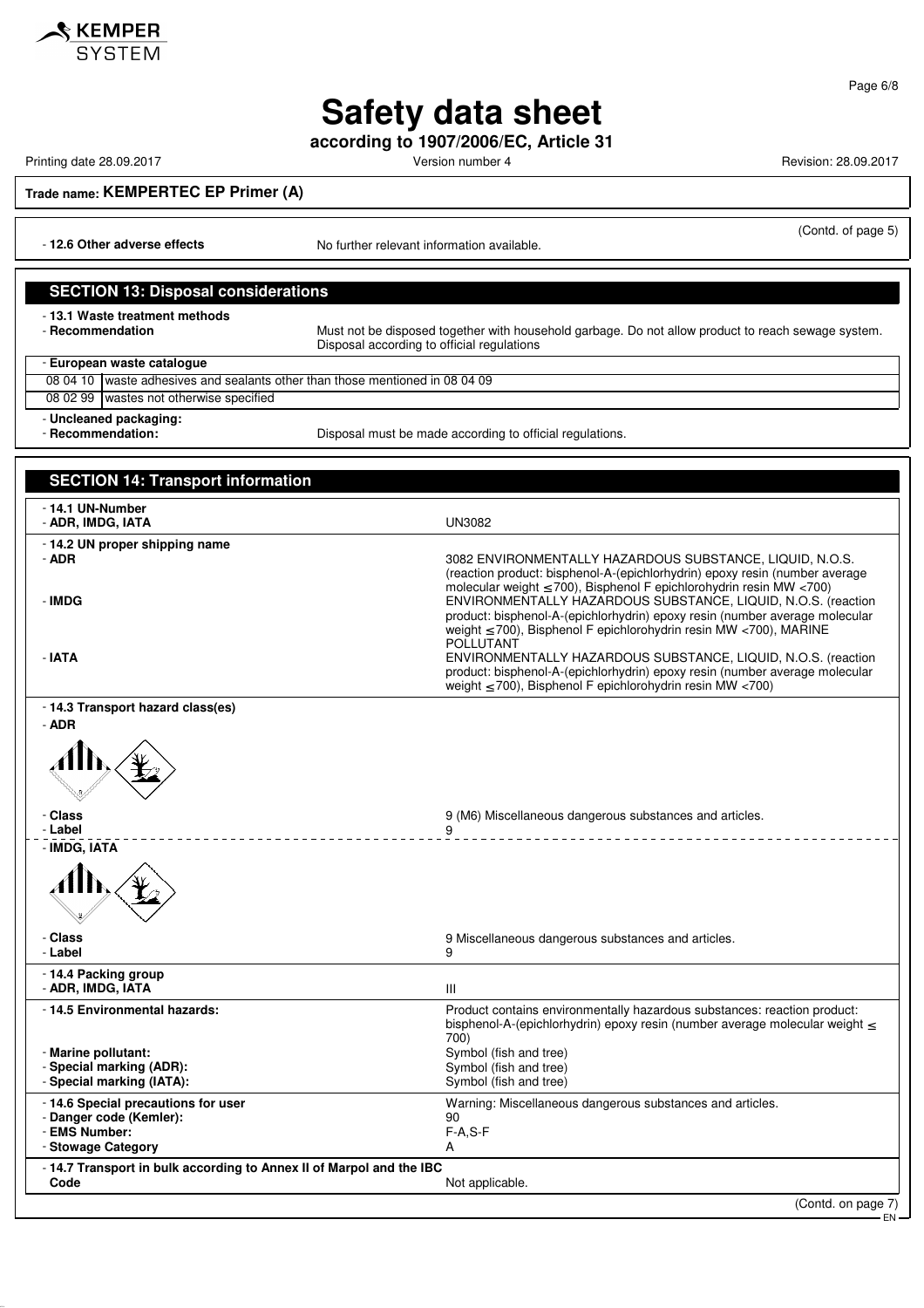

**according to 1907/2006/EC, Article 31**

Printing date 28.09.2017 **Version number 4** Version number 4 Revision: 28.09.2017

### **Trade name: KEMPERTEC EP Primer (A)**

|                                     | (Contd. of page 6)                                                                                                                                                                      |
|-------------------------------------|-----------------------------------------------------------------------------------------------------------------------------------------------------------------------------------------|
| - Transport/Additional information: |                                                                                                                                                                                         |
| - ADR                               |                                                                                                                                                                                         |
| - Limited quantities (LQ)           | 5L                                                                                                                                                                                      |
| - Excepted quantities (EQ)          | Code: E1                                                                                                                                                                                |
|                                     | Maximum net quantity per inner packaging: 30 ml                                                                                                                                         |
|                                     | Maximum net quantity per outer packaging: 1000 ml                                                                                                                                       |
| - Transport category                | з                                                                                                                                                                                       |
| - Tunnel restriction code           |                                                                                                                                                                                         |
| - IMDG                              |                                                                                                                                                                                         |
| - Limited quantities (LQ)           | 5L                                                                                                                                                                                      |
| - Excepted quantities (EQ)          | Code: E1                                                                                                                                                                                |
|                                     | Maximum net quantity per inner packaging: 30 ml                                                                                                                                         |
|                                     | Maximum net quantity per outer packaging: 1000 ml                                                                                                                                       |
| - UN "Model Regulation":            | UN 3082 ENVIRONMENTALLY HAZARDOUS SUBSTANCE, LIQUID, N.O.S.<br>(REACTION PRODUCT: BISPHENOL-A-(EPICHLORHYDRIN) EPOXY RESIN<br>(NUMBER AVERAGE MOLECULAR WEIGHT $\leq$ 700), BISPHENOL F |
|                                     | EPICHLOROHYDRIN RESIN MW <700), 9, III                                                                                                                                                  |

## **SECTION 15: Regulatory information**

| -15.1 Safety, health and environmental regulations/legislation specific for the substance or mixture |                                                                                                                                                                                                                                        |
|------------------------------------------------------------------------------------------------------|----------------------------------------------------------------------------------------------------------------------------------------------------------------------------------------------------------------------------------------|
| - Directive 2012/18/EU<br>- Named dangerous substances - ANNEX I                                     | None of the ingredients is listed.                                                                                                                                                                                                     |
| - Seveso category                                                                                    | E2 Hazardous to the Aquatic Environment                                                                                                                                                                                                |
| - Qualifying quantity (tonnes) for the                                                               |                                                                                                                                                                                                                                        |
| application of lower-tier requirements                                                               | 200 <sub>t</sub>                                                                                                                                                                                                                       |
| - Qualifying quantity (tonnes) for the                                                               |                                                                                                                                                                                                                                        |
| application of upper-tier requirements                                                               | 500t                                                                                                                                                                                                                                   |
| - REGULATION (EC) No 1907/2006 ANNEX                                                                 |                                                                                                                                                                                                                                        |
| XVII                                                                                                 | Conditions of restriction: 3                                                                                                                                                                                                           |
| - National regulations:                                                                              |                                                                                                                                                                                                                                        |
| - Information about limitation of use:                                                               | Employment restrictions concerning juveniles must be observed.<br>Employment restrictions concerning pregnant and lactating women must be observed.<br>Employment restrictions concerning women of child-bearing age must be observed. |
| -15.2 Chemical safety assessment:                                                                    | A Chemical Safety Assessment has not been carried out.                                                                                                                                                                                 |

#### **SECTION 16: Other information**

This information is based on our present knowledge. However, this shall not constitute a guarantee for any specific product features and shall not establish a legally valid contractual relationship.

| - Relevant phrases                                                       | H315 Causes skin irritation.<br>H317 May cause an allergic skin reaction.<br>H319 Causes serious eye irritation.<br>H411 Toxic to aguatic life with long lasting effects.                                                                                                                                                                                                                                                                                                                                                                                                                                                                                                                                                                                                                                                                                                                                                                                                                                                                                                                                                                                                                    |
|--------------------------------------------------------------------------|----------------------------------------------------------------------------------------------------------------------------------------------------------------------------------------------------------------------------------------------------------------------------------------------------------------------------------------------------------------------------------------------------------------------------------------------------------------------------------------------------------------------------------------------------------------------------------------------------------------------------------------------------------------------------------------------------------------------------------------------------------------------------------------------------------------------------------------------------------------------------------------------------------------------------------------------------------------------------------------------------------------------------------------------------------------------------------------------------------------------------------------------------------------------------------------------|
| - Department issuing SDS:<br>- Contact:<br>- Abbreviations and acronyms: | research & development<br>research & development<br>ADR: Accord européen sur le transport des marchandises dangereuses par Route (European Agreement concerning the International<br>Carriage of Dangerous Goods by Road)<br>IMDG: International Maritime Code for Dangerous Goods<br>IATA: International Air Transport Association<br>GHS: Globally Harmonised System of Classification and Labelling of Chemicals<br>EINECS: European Inventory of Existing Commercial Chemical Substances<br>ELINCS: European List of Notified Chemical Substances<br>CAS: Chemical Abstracts Service (division of the American Chemical Society)<br>VOC: Volatile Organic Compounds (USA, EU)<br>LC50: Lethal concentration, 50 percent<br>LD50: Lethal dose, 50 percent<br>PBT: Persistent, Bioaccumulative and Toxic<br>vPvB: very Persistent and very Bioaccumulative<br>Skin Irrit. 2: Skin corrosion/irritation - Category 2<br>Eye Irrit. 2: Serious eye damage/eye irritation - Category 2<br>Skin Sens. 1: Skin sensitisation - Category 1<br>Skin Sens. 1B: Skin sensitisation - Category 1B<br>Aquatic Chronic 2: Hazardous to the aquatic environment - long-term aquatic hazard – Category 2 |
| - Sources                                                                | (Contd. on page 8)<br>— EN                                                                                                                                                                                                                                                                                                                                                                                                                                                                                                                                                                                                                                                                                                                                                                                                                                                                                                                                                                                                                                                                                                                                                                   |